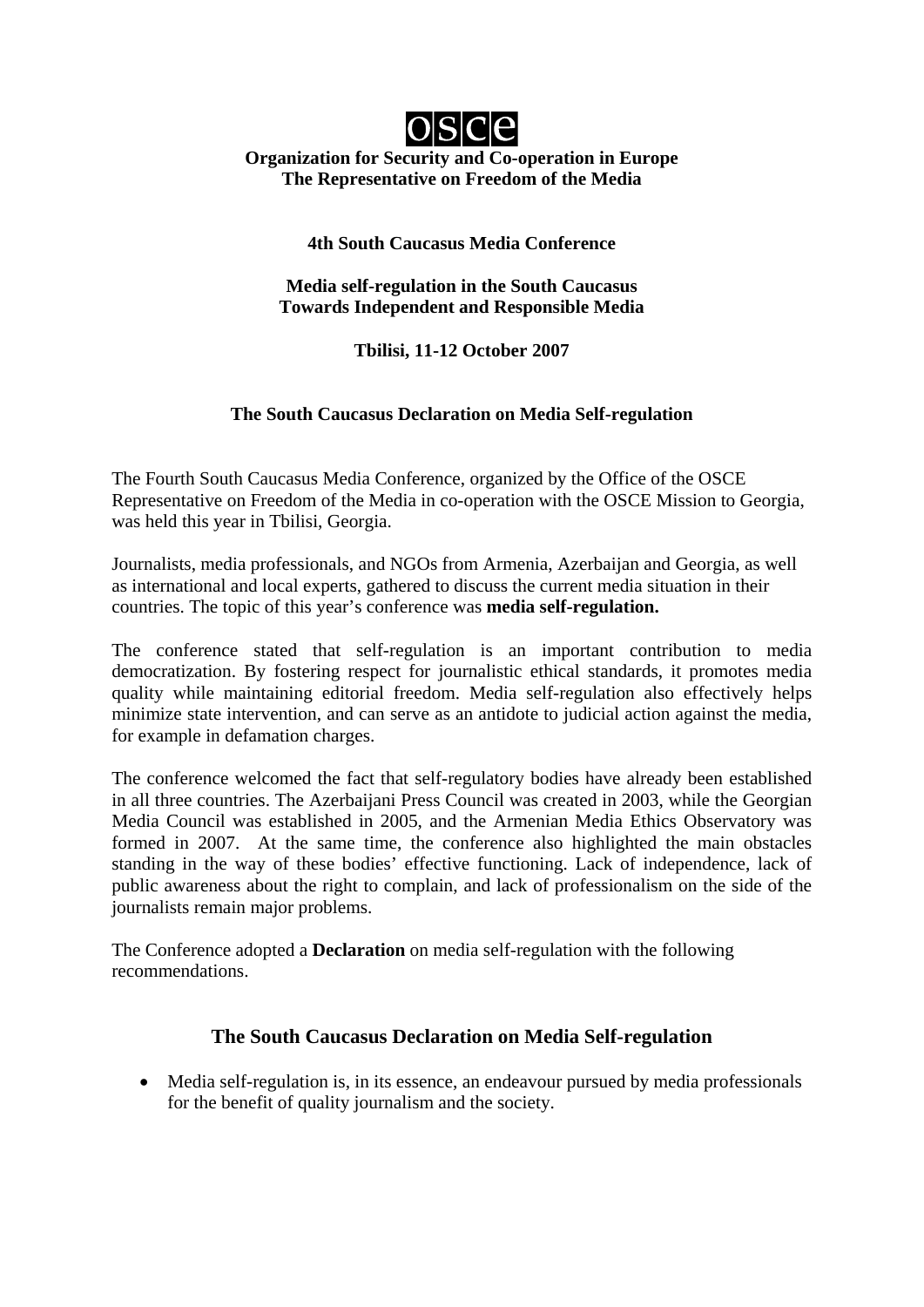- Public authorities could best support the work of self-regulatory mechanisms by creating a legal framework that guarantees freedom of expression and pluralism in the media, while refraining from regulating media content.
- It is only in a free media environment that media self-regulation can develop.
- Editorial independence is a pre-requisite of ethical journalism.

#### *On self-regulatory bodies*

#### **Independence of the bodies:**

- Governments should not obstruct efforts by media outlets to create self-regulatory bodies.
- Self-regulatory bodies and their members should be independent from government interests.
- The state should not necessarily be ruled out as a potential financial supporter of a self-regulatory body; however, it can only do so in a way that guarantees that there would be no governmental interference in the work of the body.

#### **Effective functioning of the bodies:**

- Self-regulatory bodies should be established via a fully consultative and inclusive process.
- Self-regulatory bodies should include as much as possible a tri-partite representation (journalists and editors, media owners, and members of the public).
- Members of a self-regulatory body should be selected following a democratic, transparent procedure, and the term of membership should be limited in duration.
- Self-regulation mechanisms aimed at upholding a code of ethics should only have the power to impose moral redress (such as a right of reply, the publication of a correction, or an apology). They should not be entitled by law or decree to ban media outlets or exclude individuals from the profession. Only in very exceptional circumstances should other sanctions be considered, and this decision should be made by the self-regulatory body.
- Good governance and transparency should be applied to the everyday functioning of a self-regulatory body. This means the regular publication of activities and decisions, as well as the full disclosure of the operational budget.
- All media outlets that are members of the body should regularly take part in publicising the work of the self-regulatory body.